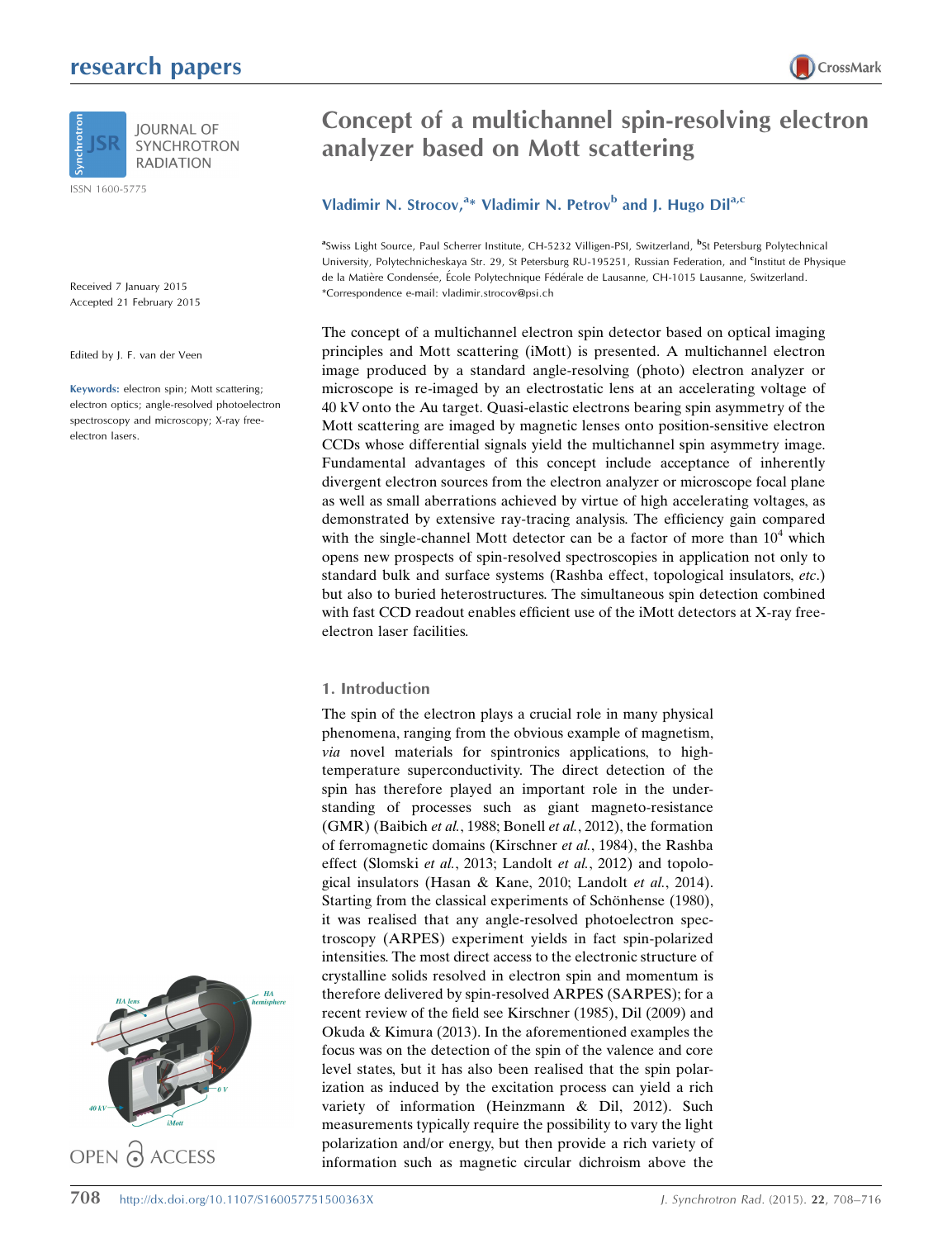Curie temperature (Sinkovic et al., 1997; Müller et al., 2001), the distinction between singlet and triplet spin states (Tieng et al., 1997), and the study of unconventional superconductors (Veenstra et al., 2014). The appeal of these possibilities has led to a revival in the interest of spin detection in combination with spectroscopic techniques and the construction of new experimental setups primarily using synchrotron radiation sources with their high brilliance and tunable photon energy  $h\nu$ .

On the technical side, the general evolution trend of the electron as well as X-ray spectroscopic instrumentation can be characterized by moving from the use of slits for selecting a certain energy channel to the use of dispersion and imaging principles for multichannel acquisition in an extended region of phase space. For ARPES, in particular, the first major hallmark of this development vector has been the use of the dispersing and focusing properties of the hemispherical capacitor to produce a multichannel one-dimensional image of electron intensity  $I_{ARPES}$  over a certain region of kinetic energies  $E_k$ . The second hallmark has been the invention of electrostatic lenses which could image the emission angles  $\theta$  onto the entrance slit of the hemispherical capacitor to produce in its exit plane a multichannel two-dimensional image of  $I_{ARPES}(E_k, \theta)$  over a certain region of  $E_k$  and  $\theta$ (Mårtensson et al., 1994; Wannberg, 2009). Finally, the angleresolved time-of-flight (ARTOF) analyzers (Öhrwall et al., 2011) allow multichannel acquisition of three-dimensional images of  $I_{ARPES}(E_k, \theta_x, \theta_y)$  as a function of  $E_k$  and two orthogonal emission angles  $\theta_x$  and  $\theta_y$ . Similar development in resonant inelastic X-ray scattering (RIXS) has been marked by the spectrometers based on the Rowland-circle (Nordgren et al., 1989) and variable-line-spacing (Ghiringhelli et al., 2006; Strocov et al., 2011) spherical gratings whose combined dispersion and focusing actions produced a multichannel onedimensional image of scattered X-ray intensity  $I_{\rm RIXS}$  over a certain region of scattered energies  $hv_{\text{out}}$ . Finally, the concept of an  $hv^2$ -spectrometer (Strocov, 2010; Warwick et al., 2014) has been advanced where simultaneous imaging action in the orthogonal plane produces a full multichannel two-dimensional image  $I_{\text{RIXS}}(hv_{\text{in}}, hv_{\text{out}})$  as a function of incoming  $hv_{\text{in}}$ and scattered  $hv_{\text{out}}$  energies. The overall efficiency gain due to the multichannel detection in the two-dimensional case compared with the single-channel detection can measure for various instruments up to four or more orders of magnitude.

Although new exciting schemes of more efficient spin detection have recently been established (Jozwiak et al., 2010) the main technical difficulty of SARPES remains a dramatic intensity loss. This is characterized by the figure of merit (FOM)  $F = S^2(I/I_0)$  where  $I/I_0$  is the scattered-to-incident intensity ratio, and  $S$  is the asymmetry (also called Sherman) function defined as the measured intensity asymmetry  $A =$  $I^+ - I^- / I^+ + I^-$  between two opposite polarization directions divided by the electron polarization  $P$ . With small FOM values of less than  $10^{-2}$  for one spin projection, high-quality spinresolved measurements are primarily possible only at synchrotron radiation facilities or using high-power lasers, and then still only within a limited range of experimental parameters and/or using measurement times of many hours or even days. This has inhibited the expansion of spin detection to other techniques which may be inefficient in itself because of a lower cross section, or because they rely on detection of the time structure, or because they sample only a small amount of matter. Obviously, SARPES and other spin-resolving techniques appear in most severe need of the multichannel detection. Surprisingly, only most recently have such instruments come into play, starting from photoemission microscopes with their natural multichannel detection. The spin resolution was achieved here using spin-polarized reflectivity of a collimated low-energy (below 100 eV) electron beam from  $W(100)$  or (Au-passivated) Ir(100) crystals working as imaging spin filters (Tusche et al., 2011; Kutnyakhov et al., 2013; Vasilyev et al., 2015; Kutnyakhov et al., 2015). Furthermore, installation of such a spin filter behind the standard hemispherical analyzer (HSA) has for the first time enabled spin-resolved energy- and angle-multichannel ARPES measurements (Kolbe et al., 2011) although suffering from the inherent divergence of electron trajectories in HSA (see the discussion later).

The Mott spin detectors (for entries see Petrov et al., 1997, 2007; Hoesch et al., 2002) are based on quasielastic scattering of high-energy electrons (about 40 keV) from a target of a high-Z material such as Au. As a spin selective process, the Mott scattering is characterized by a FOM value of about  $6 \times 10^{-4}$  per one spin projection (Petrov et al., 1997, 2007) measured by two opposite electron detectors working simultaneously. Other spin selective processes such as the lowenergy electron reflectivity from  $W(100)$  or Ir(100) (Tusche et al., 2011; Kutnyakhov et al., 2013; Vasilyev et al., 2015; Kolbe et al., 2011) or exchange scattering from the  $Fe<sub>2</sub>O<sub>3</sub>$  surface (Okuda et al., 2008, 2011) may certainly have larger FOM values, in the latter case reaching  $9.5 \times 10^{-3}$  per one spin projection (Okuda et al., 2008) acquired in two successive measurements under re-magnetization of the target or sample. However, the Mott detectors, brought to equal efficiency in all channels by proper calibration (Petrov et al., 1997, 2007), allow simultaneous measurements of two spin projections, which doubles their effective FOM to an already comparable value of  $1.2 \times 10^{-3}$ .

From a practical point of view, the FOM analysis alone ignores other aspects of the spin-resolved experiment. First, the simultaneous differential measurements render the Mott detectors immune to the statistical fluctuations brought, for example, by those of the excitation source such as the synchrotron beam or ripple of voltages on the electron optics (Petrov et al., 2001). Furthermore, the long-term stability and reliability of the Mott detector are just as important for obtaining reliable data because of potential degradation of the sample during the acquisition time and drifts in the electron optics. This can be illustrated, for example, by recent studies of the topological Kondo insulator  $SmB_6$  where the spin-polarized surface states have a low spectral intensity and are located in a 50 meV band gap. Although attempts were made using a detector with a higher FOM (Suga *et al.*, 2014) only the Mott detectors provided enough long-term stability to explore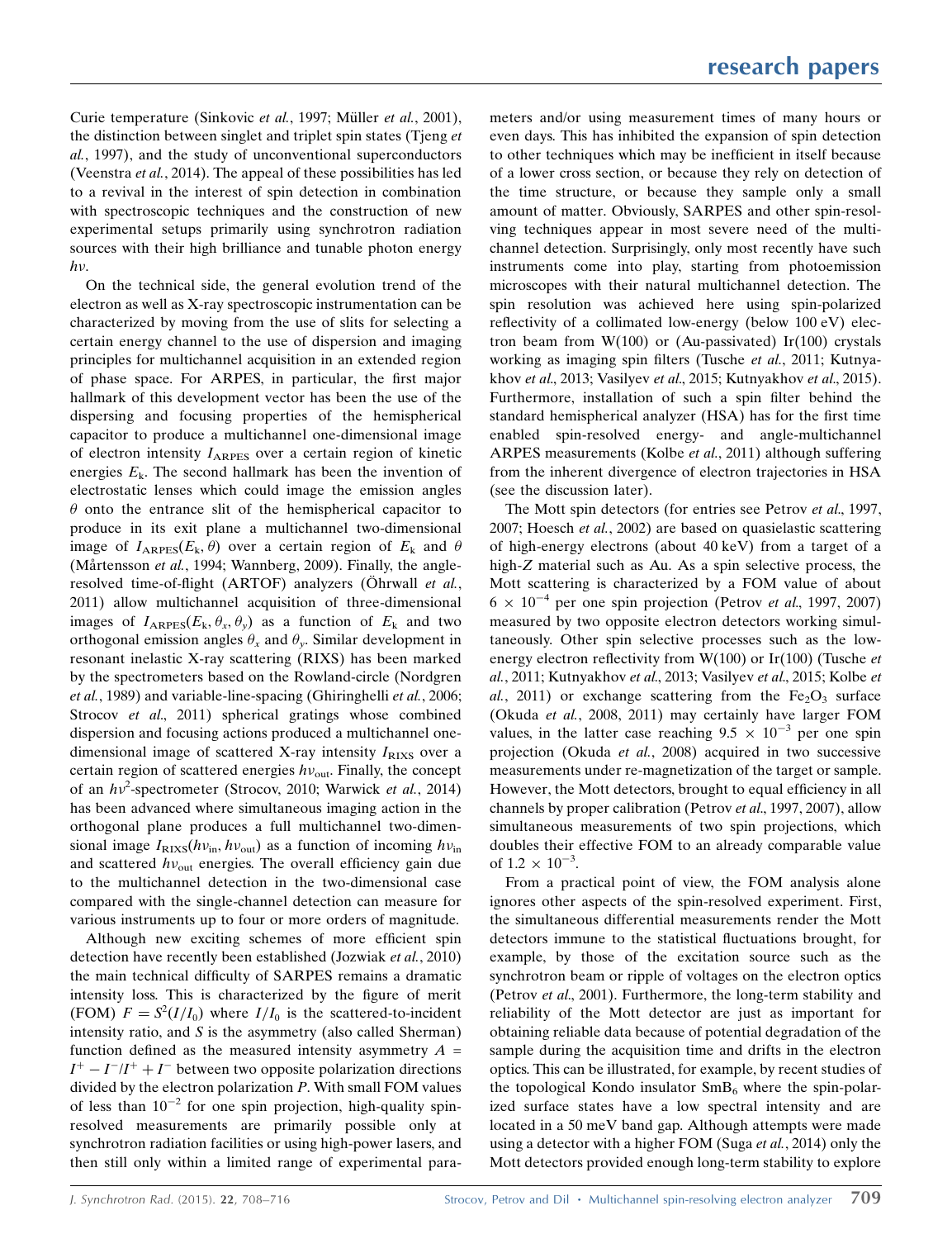# research papers

this spin texture (Xu et al., 2014). The reliability of the Mott detector is expressed, in particular, in the fact that the high energies make it insensitive to the surface quality of the target, and the detector will function in the same way every time it is switched on and for a long period of time. This is critical at large-scale research facilities such as synchrotrons. A further major advantage of the Mott detectors lies in the fact that the spin contrast is obtained without repeating the measurement under different conditions such as flipping the spin of the incident electron beam in electron excitation experiments or re-magnetization of the target or sample. This simplifies studies of nonmagnetic samples and, most important, enables experiments under conditions



Figure 1

(a) Schematics of the iMott detector attached to the standard angle- and energy-resolving HSA.  $(b)$ Blow-up of the iMott, which includes the imaging electron lens EL, Au target, four magnetic lenses MLs and position-sensitive detectors eCCDs. Differential images between the opposite eCCDs yield a multichannel image of the spin asymmetry  $A(E, \theta)$ . The use of imaging principles allows iMott to work with divergent electron beams.

where an exact repetition is fundamentally impossible, such as studies on quickly degrading samples or using free-electron laser (FEL) pulses. We note that the above practical advantages are relevant only to the classical-type Mott detector where the electrons scattered off the target move in field-free space. In the retarding- or Rice-type Mott detectors the scattered electrons move in a retarding potential (for comparative tests of various Mott detectors, see Petrov et al., 2001). Such detectors are actually highly sensitive to parameters of the incident beam, which results in unstable measurements of the polarization asymmetries.

The most important advantage of the Mott detectors appears, however, in the multichannel detection perspective. By virtue of high electron energies, the Liouville–Helmholtz theorem works in these detectors completely in advantage of the electron optics, which delivers then minimal aberrations at large angle and energy acceptance, as will be explained below.

Here, we present the concept of an angle- and energymultiplexing spin-resolving electron analyzer which combines electron optics based on the imaging principles with the detector based on the Mott scattering. This 'imaging Mott' detector will be nicknamed 'iMott'.

### 2. Operation principle

We will sketch the iMott concept as tailored to the standard angle-resolving HSA. Fig.  $1(a)$  shows the iMott detector attached to the HSA. The latter creates in its exit (focal) plane an image of electrons dispersed in the  $X$  and  $Y$  coordinates corresponding to  $E_k$  and  $\theta$ . Fig. 1(b) shows a blow-up of the iMott itself. The electrostatic lens (EL) operating at high voltage accelerates the electrons from the HSA focal plane and images them onto the polycrystalline Au target to create there a demagnified image again stretching along the  $E_k$  and  $\theta$ directions. The electrons quasi-elastically scattered from the Au target and bearing spin asymmetry of the Mott scattering are then imaged by four magnetic lenses (MLs) (chosen instead of electrostatic ones because of smaller aberrations with extended sources) onto the energy-selective and positionsensitive detectors [in our case implemented as electronsensitive CCD (eCCD) detectors] to create there images of scattered intensity stretching along the  $E_k$  and  $\theta$  directions (distortions of these images by the magnetic field are corrected on the post-processing stage). The differential images between the opposite eCCDs immediately yield a multichannel image of the  $A(E, \theta)$  spin asymmetry in the E and  $\theta$  coordinates. In addition, another two MLs and eCCDs installed in the orthogonal scattering plane will simultaneously measure the orthogonal spin component. As we will see below, the overall efficiency gain granted by our multichannel concept can be well above  $10^4$ .

### 3. Ray-tracing analysis

We will now illustrate the feasibility of the iMott concept with ray-tracing simulations. We restricted ourselves to a compact design of the instrument with a radius of the Mott hemisphere  $R_M = 100$  mm, allowing its seamless use with virtually any experimental setup. Without restrictions on generality, we will tailor our analysis to the spatial and angular characteristics of the electron trajectories in the commercial analyzer PHOIBOS-150 having a hemisphere radius of 150 mm, which operates in the medium angle acceptance mode with an entrance slit of 200  $\mu$ m and pass energy  $E_p$  of 40 eV.<sup>1</sup> The energy resolution  $\Delta E$  and angle resolution  $\Delta \theta$  are in this case  $36 \text{ meV}$  and  $0.07^{\circ}$  FWHM, respectively, with the latter achieved with the source size below  $100 \mu m$  typical of the synchrotron radiation sources. For the simulations we select a beam of incident electrons comprising five values of  $E_k$ stretching within  $\pm 2$  eV around 400 eV and five values of  $\theta$ stretching within  $\pm 9.5^{\circ}$ . The electron image created in this

<sup>1</sup> Detailed information on the PHOIBOS-150 analyzer is available at the SPECS GmbH website http://www.specs.de. Parameters of the electron trajectories were supplied by S. Maehl.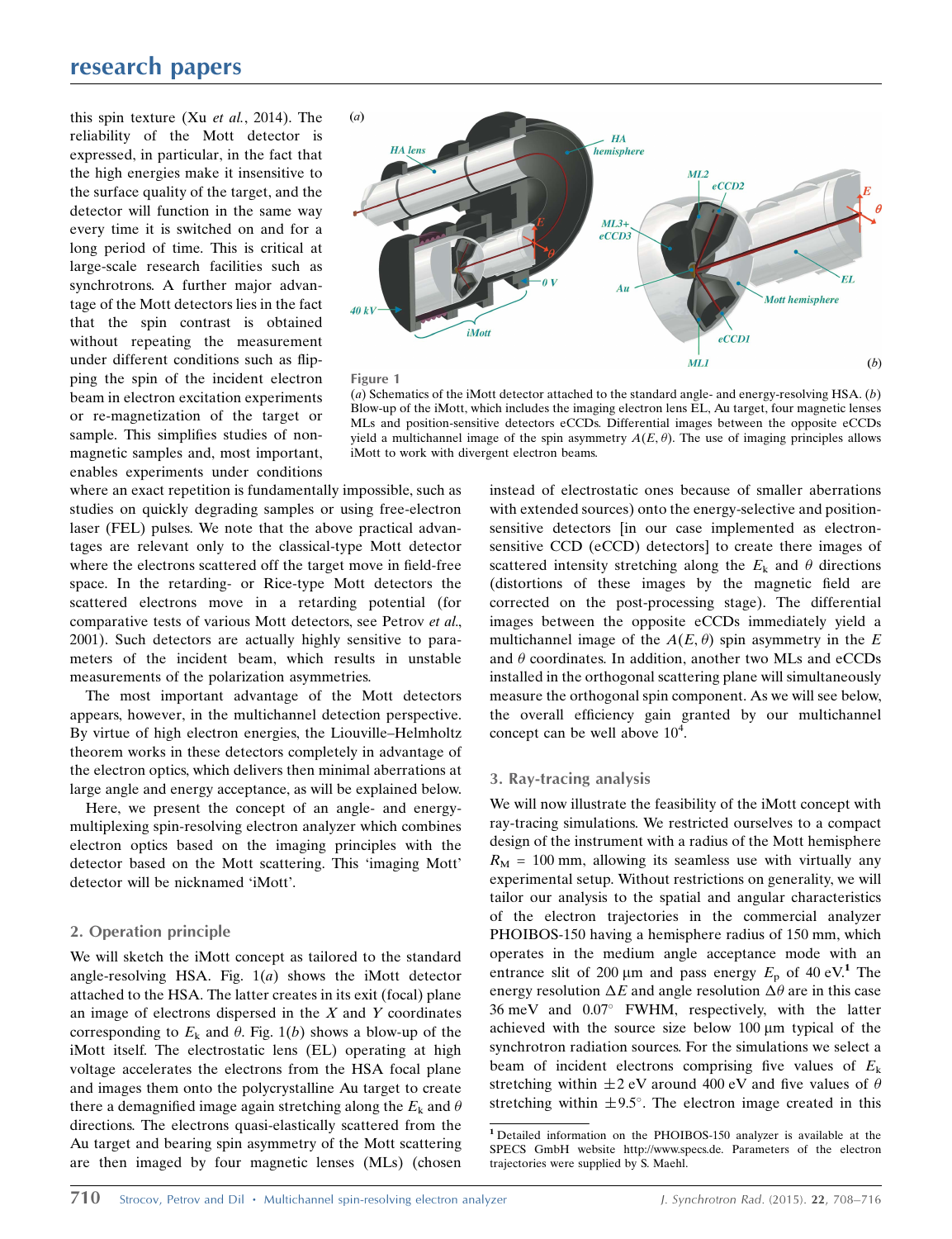

Ray-tracing simulations of the iMott electron optics. (a) The HSA focal plane. This is the source for the iMott optics, with the electron trajectories in each point being inherently divergent in both  $E$  and  $\theta$  directions. (b) The Au target. For better visibility, the broadening in  $(a)$  and  $(b)$  is shown artificially inflated by  $\times 2$  in both directions. (c, d) The position-sensitive eCCD1 (and the opposite eCCD3) and eCCD2 (eCCD4). The images are rendered into the E and  $\theta$  coordinates using a  $n = 3$  polynomial morphing transformation.

case by the HSA in its exit (focal) plane (ignoring for brevity the angular distortions caused by the hemisphere and aberrations in the HSA lens (Mårtensson et al., 1994; Wannberg, 2009) is shown in Fig.  $2(a)$ . Note that for better visibility the broadenings in this image are artificially inflated. The imaging properties of the HSA ensure that the  $X$  coordinate in this image is a linear function of E, and Y a linear function of  $\theta$ . It is important to take into account that the electron trajectories come into each point of the HSA exit plane focused with an inherent angular divergence in both  $E$  and  $\theta$  directions, in our case  $1.32^{\circ}$  and  $0.93^{\circ}$  FWHM, respectively. These divergent rays form the source for the subsequent iMott optics.

The electrostatic lens EL, following the HSA, is shown in Figs.  $3(a)$  and  $3(b)$ . Operating at a high accelerating voltage of 40 kV, the lens adopts a cascade design with increasing diameter of the cylindric electrodes. We note the absence of any apertures in the lens. The last electrode is connected to the



Imaging properties of the electrostatic lens EL.  $(a, b)$  Lens schematics and electron trajectories in the two axial cross sections along the  $E$  and  $\theta$ directions, respectively, originating from the central and two  $\pm 2$  eV and  $\pm$  9.5° end points. (c) Image at the Au target formed by the ideal 25-point source. The broadening is shown artificially  $\times 10$  inflated. Due to the high accelerating voltage EL introduces negligible aberrations.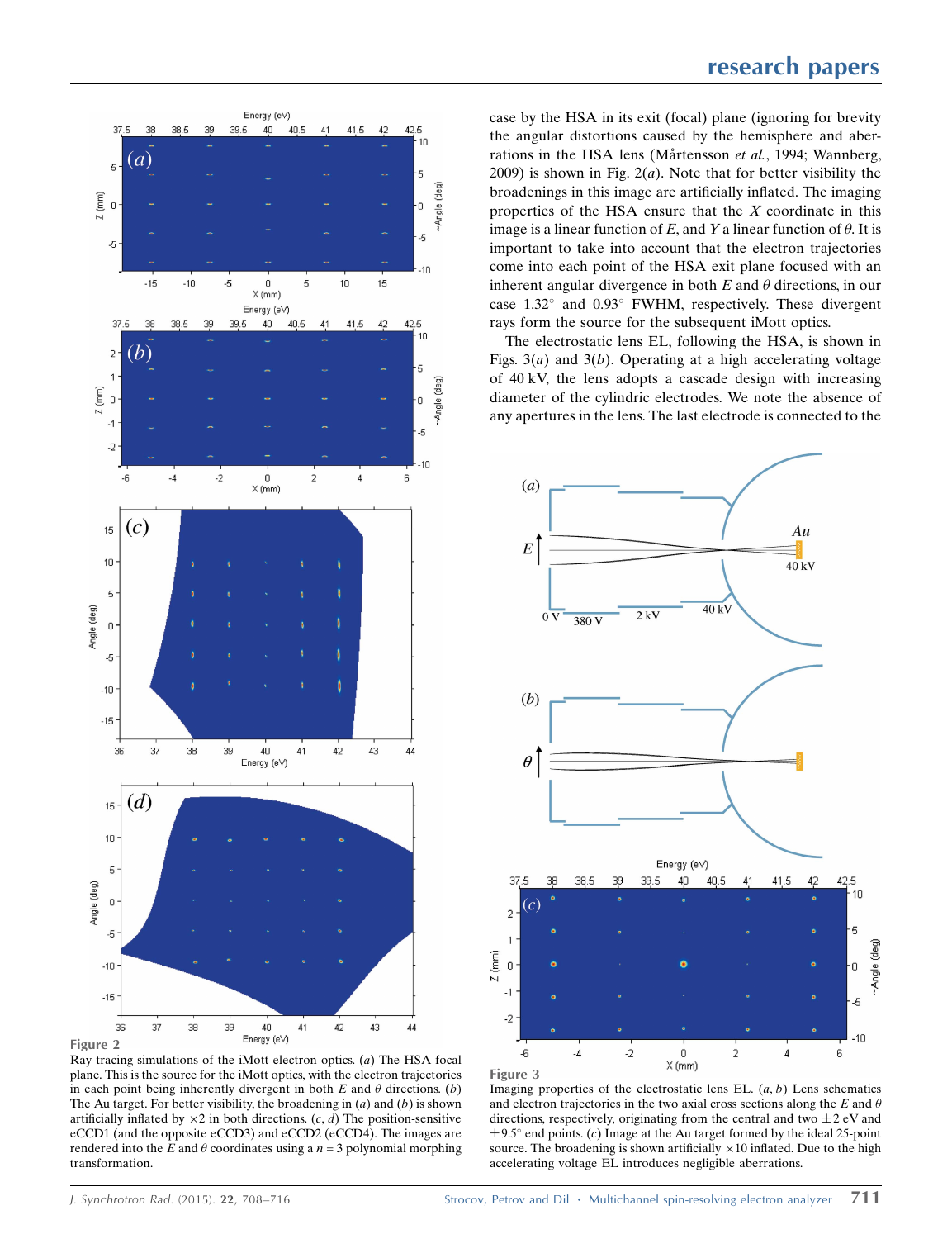Mott hemisphere forming a field-free region around the target. In our ray-tracing analysis, first we investigated the imaging properties of this lens using an ideal 25-point source simulating the image produced by the HSA (Fig. 2a). Here the spots were replaced by points and the angular divergence, as the most critical test, was increased to  $4^\circ$  FWHM along both directions. Figs.  $3(a)$  and  $3(b)$  show the electron trajectories originating from the central and two  $\pm 2$  eV and  $\pm 9.5^{\circ}$  end points of the source in the EL along the two axial crosssections in the  $E$  and  $\theta$  directions, respectively. We note that in each point of the HSA focal plane the central trajectories are normal to this plane in the E direction, but inclined in the  $\theta$ direction with the angle relative to the normal progressively increasing with  $\theta$ , in our case to  $\pm 7^{\circ}$  at the limits of the  $\theta$ range. The image transferred from the above point source to the Au target is shown in Fig.  $3(c)$  (note the artificially inflated broadening). The lens demagnifies the image by a factor of about three in order to reduce aberrations in the subsequent MLs. The focusing voltages at the lens are optimized for the points slightly away from the center. The image shows practically no distortions and is characterized by average  $\Delta E$  and  $\Delta\theta$  broadenings of 3.8 meV and 0.036° FWHM, respectively, which can be considered negligible compared with the HSA resolution figures even in our most critical case. Indeed, Fig.  $3(c)$  shows the image transferred from the real broadened source at the HSA focal plane, Fig.  $2(a)$ . Evidently, the EL introduces practically no broadening or aberrations. As we discuss below, such extraordinary imaging properties are achieved by virtue of the high accelerating voltage. Finally, our electron optics allows efficient spin-integrated measurements by mechanical in situ exchange of the Au target with a directview eCCD. As discussed below, this electron registration method much supersedes the MCP/phosphor screen/CCD stack conventionally used in ARPES analyzers (Mårtensson et al., 1994).

The image produced by electrons quasi-elastically scattered from the Au target is transferred to the eCCDs by the magnetic lens ML1 in one scattering plane along the  $E$ direction and ML2 in the orthogonal scattering plane along the  $\theta$  direction, Fig. 1(b). The lenses are installed at an angle of  $60^\circ$  relative to the incident electron beam. The use of magnetic lenses delivered in our case better performance compared with their electrostatic counterparts because their focal source and image planes are flatter. This allowed better matching of the flat extended source at the Au target to the images at the eCCDs, dramatically reducing aberrations away from the central ray. Technically, the smaller size of magnetic lenses compared with electrostatic ones operating at large accelerating voltages allows compact design of our MLs restricted by the Mott hemisphere, Fig. 3. The latter is made of  $\mu$ -metal, which protects the HSA from leakage of magnetic fields from the lenses. The MLs and eCCDs are biased with 40 kV, equating their potential to that of the Au target. Power to each ML coil is provided by a separate 'floating point' power supply. Data transmission from the eCCDs is organized with opto-cables. The MLs are electromagnetic which allows tuning their focusing properties. Their solenoids are embraced in UHV-compatible jackets allowing their air cooling through insulating plastic hoses. An aperture with a diameter of 12 mm in front of the lenses restricts the acceptance area on the target, and an iris with a diameter of 4.5 mm in the middle of the lenses restricts their angular acceptance from each point on the target to  $\pm 5^{\circ}$ . We note that the latter, with almost isotropic distribution of the quasi-elastically scattered electrons, reduces the geometrical lens acceptance by a factor of 6.25 in comparison with the one-channel Mott detector whose acceptance may reach  $\pm 15^{\circ}$  (Petrov *et al.*, 2007). Taking into account the angular dependence of the Sherman function having a lobe near the 120 $^{\circ}$  scattering angle (Holzwarth & Meister, 1964), we obtain an effective reduction of the electron optics transmission by a factor of about 5.5.

Again, we started our ray-tracing simulations with the imaging properties of the MLs using the ideal 25-point source, where the points resembled the image produced at the Au target, Fig.  $2(b)$ . The electron trajectories in ML1 originating from the central point of the source are shown in Fig. 4 for the axial cross section of the lens along the  $E$  direction  $(a)$  and along the  $\theta$  direction (b). For clarity, the angular spread of electrons in the simulations was restricted by the E direction. Importantly, although the angular spread of electrons was one-dimensional in our simulations, the resulting trajectories become three-dimensional. This is caused by the Lorentz force in the magnetic field which curls the electron trajectories. Furthermore, for the axial cross section of ML1 along the  $E$ direction, the trajectories originating from the  $\pm 2$  eV end points are shown in Fig.  $4(c)$ . The best matching to the lens focal plane is achieved by inclination of the eCCDs by  $\sim$  45°. The trajectories in ML2 in the orthogonal scattering plane are identical, except that the  $E$  and  $\theta$  directions are swapped. Images of the above 25-point point source transferred by ML1 onto eCCD1 and by ML2 onto eCCD2 are shown in Figs.  $4(d)$ and  $4(e)$ , respectively. As the magnetic field curls the electron trajectories, the rectangular pattern of the source is rotated by  $\sim$ 30°. The square-like versus stripe-like appearance of the eCCD1 and eCCD2 images expresses the fact that the view angles of ML1 and ML2 onto the Au target are inclined in two orthogonal planes along the  $E$  and  $\theta$  directions, respectively. We note that the aberrations almost vanish near the central ray but significantly scale up away from the center, which is typical of electron optics working with extended sources. The rotation and distortion of the image breaks the linear and independent relations of the X-coordinate to  $E$  and the Ycoordinate to  $\theta$ . Their relation can nevertheless be described using an n-order polynomial morphing transformation defined by the equations  $E = \sum_{i=j}^{3} A_{ij} X^{i} Y^{j}$  and  $\theta = \sum_{i=j}^{3} E_{ij} X^{i} Y^{j}$ , with the coefficients  $A_{ij}$  and  $B_{ij}$  determined by linear leastsquares fitting. The images in Figs.  $4(d)$  and  $4(e)$  corrected using the  $n = 3$  transformation are shown in Figs. 4(f) and 4(g), respectively.

Finally, we have performed ray-tracing simulations with the real broadened source, Fig.  $2(b)$ . The images analogous to those in Figs.  $4(c)$  and  $4(d)$ , rotated and distorted in the spatial coordinates, were transformed into the physical E and  $\theta$ coordinates using the above morphing transformation. The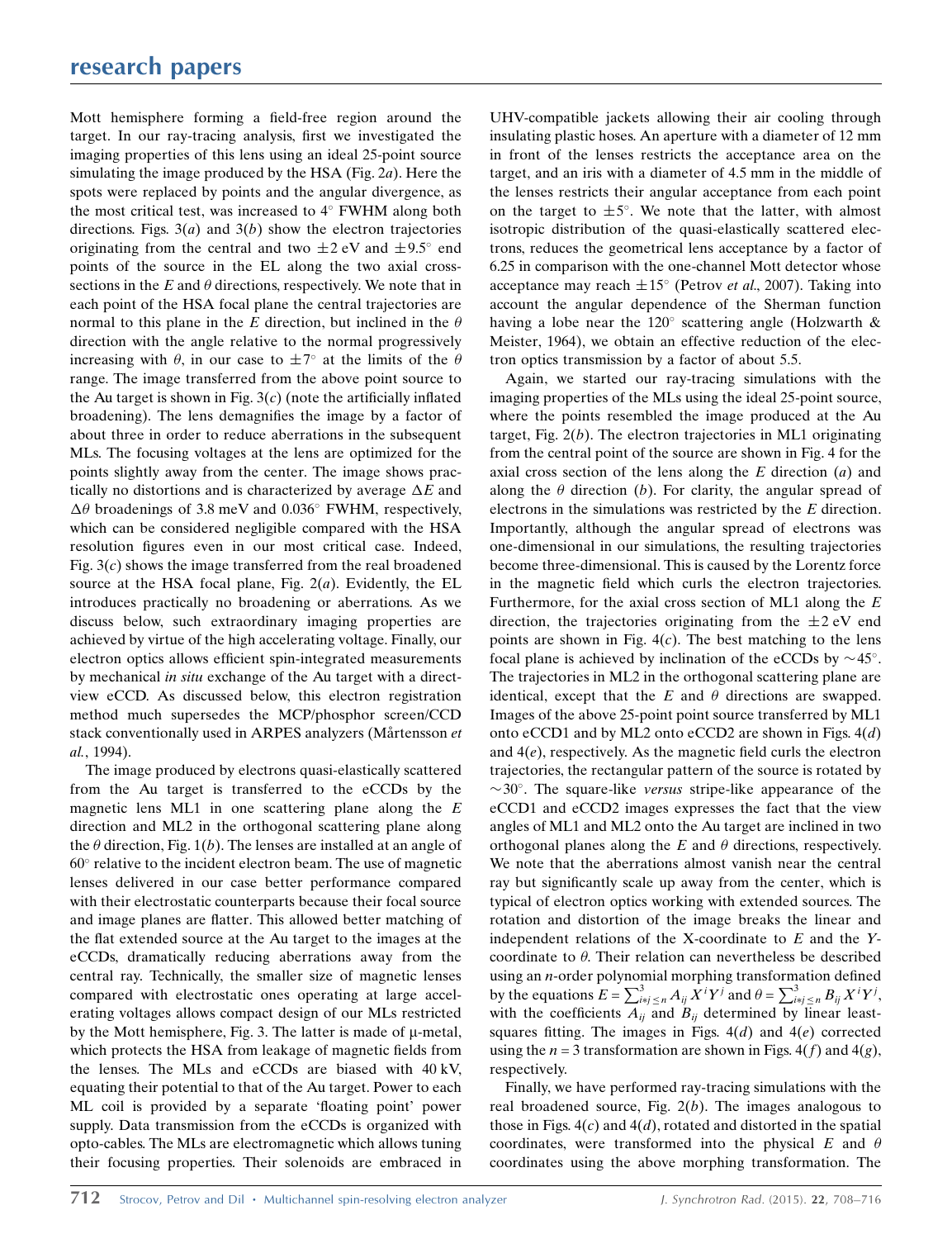# research papers



#### Figure 4

Imaging properties of the magnetic lenses ML:  $(a, b)$  Lens schematics and electron trajectories in ML1 (and opposite ML3) for the axial cross sections of the lens in the E and  $\theta$  directions, respectively, originating from the central point at the Au target with angular spread in the E direction. (c) Trajectories for the axial cross section of ML1 (ML3) along the E direction originating from the  $\pm$  2 eV end points. The trajectories in the ML2 (ML4) plane are identical but the E and  $\theta$  directions are swapped. (d, e) Images at eCCD1 and eCCD2 formed from the ideal 25-point source of quasi-elastically scattered electrons at the Au target by ML1 and ML2, respectively, with their view angles inclined relative to the source in two orthogonal planes. The images are rotated because the magnetic field curls the electron trajectories.  $(f, g)$  Images (d) and (e), respectively, rendered into the E and  $\theta$  coordinates using a  $n =$ 3 polynomial morphing transformation.

resulting images are shown in Figs.  $2(c)$  and  $2(d)$  for eCCD1 and eCCD2, respectively. The transformation has fully recovered the rectangular pattern of the source in the E and  $\theta$ coordinates. With negligible contribution of the EL, the MLs introduce into these images aberrations which scale up away from the central ray and can be characterized by average  $\langle \Delta E \rangle$ and  $\langle \Delta \theta \rangle$  broadenings of 50 meV and 0.2° FWHM for eCCD1, and 30 meV and  $0.63^{\circ}$  for eCCD2. These figures are certainly significant compared with the resolution figures of the HSA itself, but can be considered acceptable in view of the efficiency gain delivered by the multichannel detection. Moreover, our ray-tracing analysis suggests that the iMott resolutions can be improved by reduction of the image size on the Au foil by increasing the EL demagnification. The optimal demagnification, which will balance the aberrations of all lenses and pixel size of the eCCDs, has yet to be determined with the real instrument. At the time of writing, the iMott detector described above is under construction for the soft-X-ray ARPES facility (Strocov et al., 2014a) at the ADRESS beamline of the Swiss Light Source.

#### 4. Properties and advantages of the iMott concept

We start the discussion of the iMott properties with the exact definition of efficiency gain delivered by the multichannel detection. For the energy- and angle-resolving analyzer (with obvious generalization for the microscope) this figure should be defined as  $G = (S_{E,\theta}/\langle \Delta E \rangle \langle \Delta \theta \rangle)(T/T_0)$ , where the first term is the ratio of the intercepted area  $S_{E,\theta}$  in the  $(E, \theta)$  coordi-

nates to the average resolutions product  $\langle \Delta E \rangle \langle \Delta \theta \rangle$  representing the single-channel detection, and the second term is the ratio of the (aperture-limited) multichannel electron optics transmission T to the single-channel one  $T_0$ . In our case of the compact iMott, the above resolutions figures and aperture-limited angular acceptance of the MLs yield  $G =$  $8.4 \times 10^2$  which is almost three orders of magnitude.

Our ray-tracing analysis shows that the aberrations dramatically increase away from the central ray, an inherent property of electron optics working with an extended source. An obvious way to further improve  $\Delta E$  and  $\Delta \theta$  will be to scale up the dimensions of the magnetic lenses, which will flatten the source and image focal planes and therefore reduce the aberrations. As we mentioned above, the present implementation of the iMott concept was restricted by  $R_M = 100$  mm fitted to the PHOIBOS-150 analyzer. Larger analyzers such as PHOIBOS-225 or microscopes allow scaling up of the iMott size. Our preliminary ray-tracing analysis indicates that in this case, most conservatively, the  $\Delta E$  and  $\Delta \theta$  resolutions improve and the ML aperture increase linearly, the latter meaning a quadratic increase of the ML solid angle acceptance. Correspondingly, only doubling of the iMott dimensions increases the multichannel efficiency to a colossal value of  $G = 1.4 \times 10^4$ .

The iMott scheme has several conceptual advantages compared with the previous multichannel spin detection schemes (Tusche et al., 2011; Kolbe et al., 2011):

(1) The imaging principles of the iMott electron optics imply the transfer from one image plane to another of inherently divergent electron beams, in contrast to the spin-filter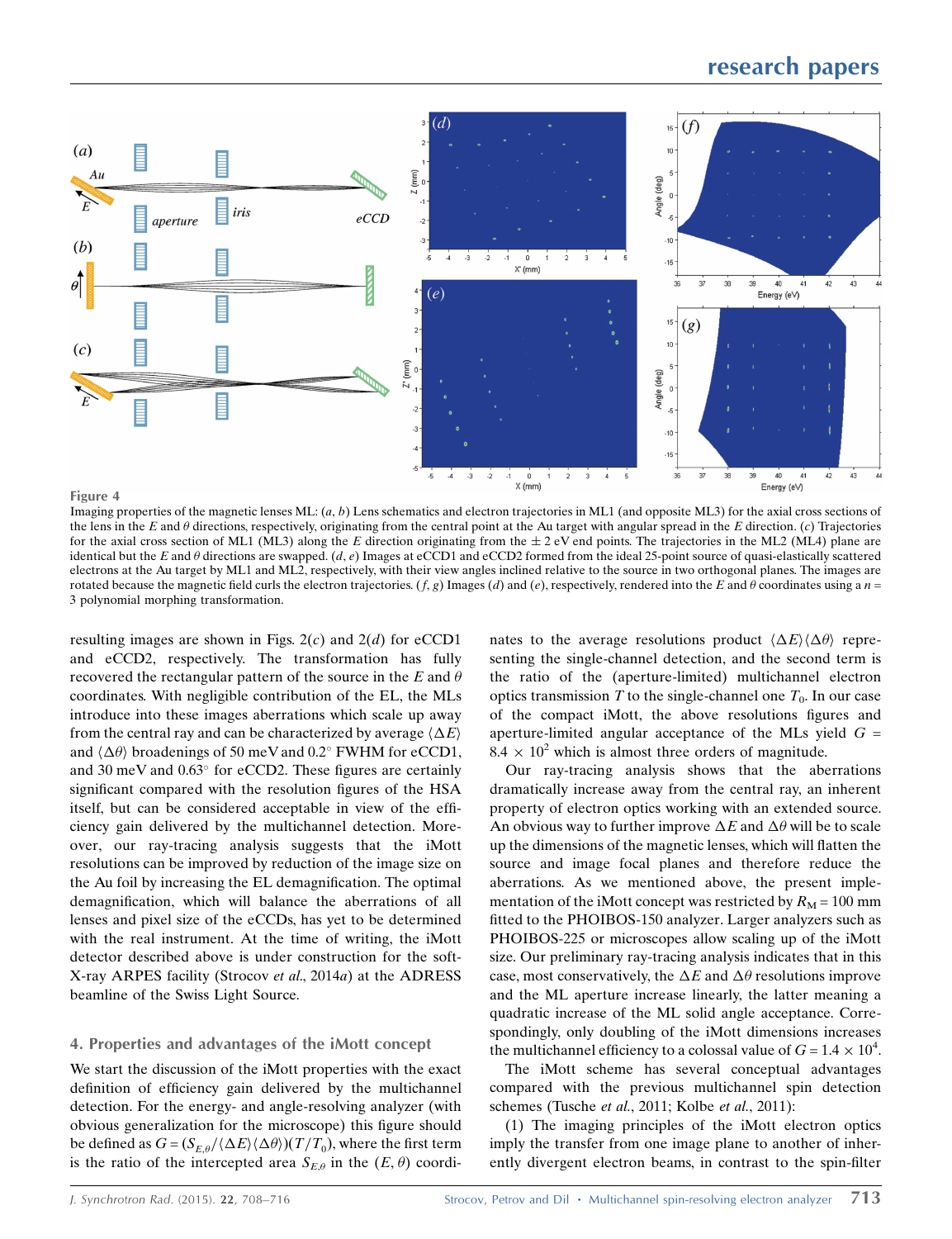ARPES analyzer (Kolbe et al., 2011) which relies on a tradeoff between collimation and focusing of the electron beams. This relieves the iMott from any need to reduce the normal beam divergence from the HSA [in particular, the divergence in the E direction resulting in the so-called  $\alpha$ -factor in the HSA energy resolution (Wannberg, 2009) concomitantly reducing the electron optics transmission, or introduce any apertures to restrict the  $(E, \theta)$  area delivered by the HSA]. The resulting high transmission of the electron optics compensates the Mott scattering FOM being much smaller than that of the low-energy spin filters (Tusche et al., 2011; Kolbe et al., 2011).

(2) The iMott concept positively utilizes the Liouville– (2) The involt concept positively utilizes the Liouville-<br>Helmholtz theorem which states that the product  $\Delta x \Delta \alpha \sqrt{V}$  is constant, where  $\Delta x$  and  $\Delta \alpha$  are the spatial and angular broadening of the electron beam, respectively, and  $V$  is its energy. Simultaneously reducing  $\Delta x$  and  $\Delta \alpha$ , the high accelerating voltages improve the focusing and thus  $\Delta E_k$  and  $\Delta \theta$ without compromising the electron optics transmission.

(3) The intercepted  $E_k$  bandpass is limited only by the HSA rather than by the working regions of the W, Ir or  $Fe<sub>2</sub>O<sub>3</sub>$  spin filters with an energy width varying from several eV to less than 1 eV as determined by peaks of their FOM energy dependence (Kutnyakhov et al., 2013). Furthermore, the iMott's Sherman function is practically identical for all the energies and angles which are simultaneously detected.

There are also advantages of the iMott concept on the technical and practical sides:

(1) The measurements do not require re-magnetization of the sample or detector, or changing the energy window to measure the  $A(E_k, \theta)$  asymmetry inherently utilized in the spin-filter ARPES instruments. Instead, the asymmetry is derived from simultaneous measurements on two eCCDs. Furthermore, the pair of eCCDs installed in the orthogonal scattering plane simultaneously deliver the second spin component.

(2) Scattering of high-energy electrons is almost insensitive to the surface conditions of the Au target. This relieves laborious surface preparation procedures and surface degradation problems typical of the LEED or spin-filter based detectors.

### 5. Position-sensitive detectors

Finally, we comment on the choice of position-sensitive detectors for iMott. One of the most important technical advantages of the iMott concept is that the high electron energies enable implementation of the position-sensitive detectors as directly irradiated eCCDs. Their detection efficiency with electron energies above 20 keV is nearly 100%. These devices have numerous advantages compared with the MCP/phosphor screen/CCD stacks conventionally used in ARPES for multichannel detection. Essential for the iMott concept, the eCCDs are energy selective with a bandwidth of about 200 eV which is achieved with an amplitude discriminator at their output. This allows selection of the quasi-elastically scattered electrons and rejection of the inelastically

scattered ones, which carry less spin information and are focused by MLs away from the nominal imaging plane. Furthermore, the eCCDs benefit from their simplicity, larger dynamic range and possibility to measure absolute electron counts. The iMott detector can use standard, not even highend, eCCDs such as back-thinned ones from Hamamatsu<sup>2</sup> which feature an active area of 12 mm  $\times$  12 mm with a matrix of  $512 \times 512$  effective pixels having a size of 24  $\mu$ m  $\times$  24  $\mu$ m. This delivers well sufficient spatial resolution compared with the focused spot size delivered by the iMott optics.

The maximal readout frequency of high-end eCCDs can nowadays top up 10 MHz. This ensures the absence of any charge saturation and, moreover, enables measurements in single-pulse-counting mode. In this case fast online data processing to calculate the center of gravity of each event allows an increase of the effective spatial resolution.

### 6. Potential applications

In the above, we have primarily focused on the use of the iMott combined with the angle- and energy-resolving HSA. This configuration will be especially useful for SARPES which has so far been one of the main applications of the singlechannel Mott detectors. The advantage compared with the existing experimental setups is that a spin-resolved band map will be directly obtained and, depending on the requirements, the data can be binned afterwards to enhance statistics for small signals. The colossal achieved efficiency gain will also allow for SARPES in the soft X-ray energy range which will extend from spin phenomena in the bulk such as the bulk Rashba states (Landolt et al., 2012) to previously unthinkable applications to buried heterostructures, interfaces (Cancellieri et al., 2013) and impurities (Kobayashi et al., 2014) [see Strocov et al. (2014b) for a recent review]. Furthermore, SARPES can now be extended to less intense VUV and X-ray sources including bending-magnet beamlines and laboratory sources.

Applications of the iMott spin detector are certainly not limited to its combination with the HSA. Its unique capabilities can be used in combination with any instrument which produces a two-dimensional image of electrons at its exit plane, with energies up to several keV. As described above, the high energies used in the iMott create ideal focusing conditions, and the angular divergence of the electrons delivered by the instrument it is combined with is not crucial. At most, only the first element of the electrostatic lens would have to be adapted. Based on these characteristics, we can envision the following (and not limited to) applications of the iMott. First, it can be placed behind time-of-flight analyzers such as ARTOF (Ohrwall et al., 2011) to allow for direct spin-resolved Fermi surface mapping. Although the angular variance of electron trajectories in the MLs introduces some time-of-flight uncertainties, high electron energies render their contribution negligible. However, for this type of analyzer the eCCDs

<sup>2</sup> Product information is available at http://www.hamamatsu.com/resources/ pdf/ssd/s7170-0909\_etc\_kmpd1028e.pdf.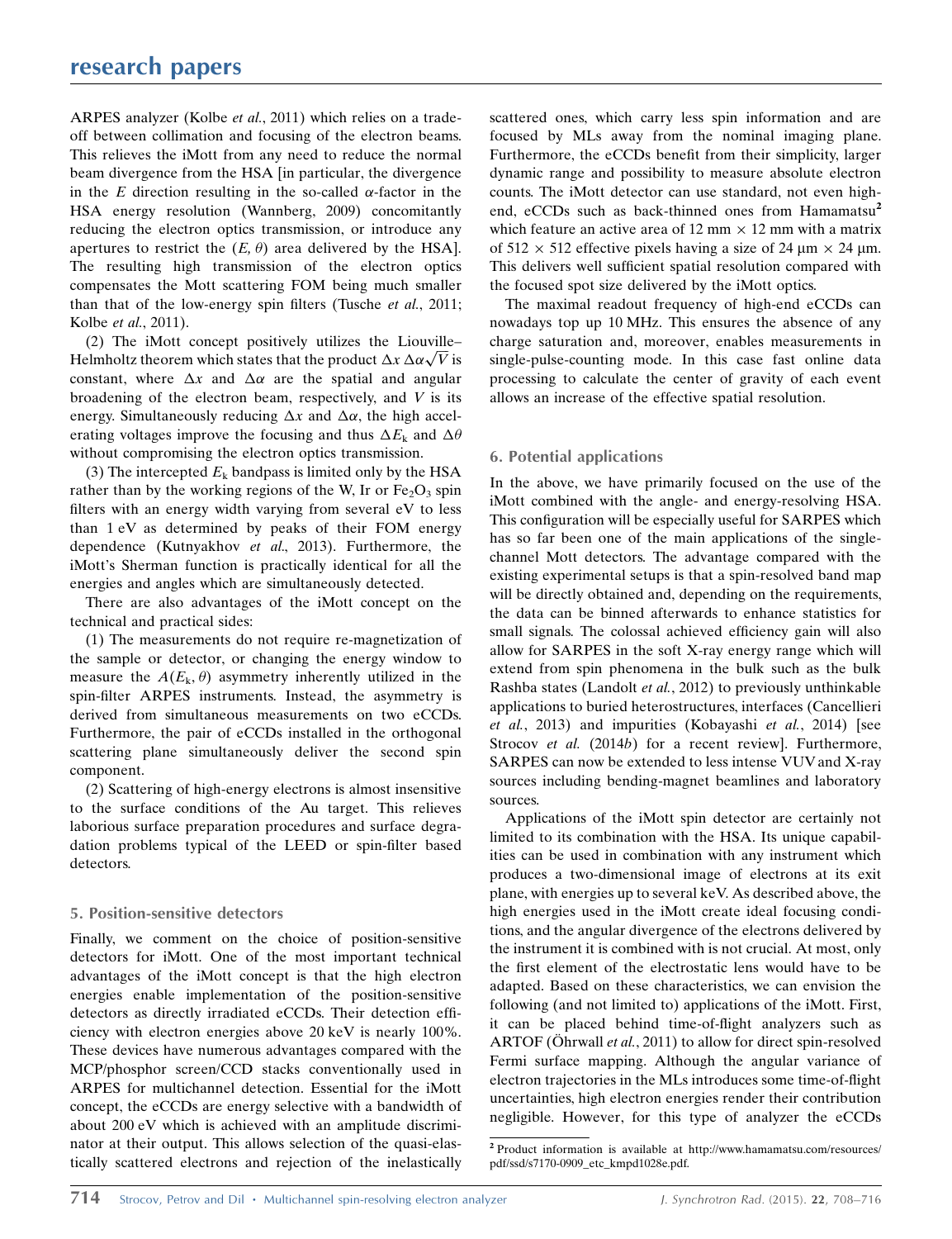should be replaced by faster position-sensitive detectors (for example, delay-line detectors) having a readout speed better than 100 MHz to ensure sufficient energy resolution. Second, the iMott can be combined with a photoemission electron microscope (PEEM) for imaging of magnetic domains even with unpolarized light. This could open the possibility of laboratory-based measurements to complement the current synchrotron-based experiments. Furthermore, one could use the PEEM in combination with circular polarized light for spatial resolved chiral imaging of molecules (Göhler et al., 2011). Third, combined with a low-energy electron microscope (LEEM) the iMott can be used for magnetic imaging, or for the direct visualization of spin transfer torque through a thin layer when combined with a polarized source. Even more ambitious would be the first direct visualization of spatial entanglement in a solid.

In connection with the completion and planned construction worldwide of several X-ray FEL facilities, delivering short and very intense X-ray pulses, we note that in contrast to other spin detection schemes the iMott is perfectly suited for timeresolved studies, especially under the influence of a so-called jitter of the FEL pulses. This virtue comes because the spinasymmetry is obtained in a simultaneous measurement which does not have to be repeated with different FEL pulses and different sample conditions. For each pulse, the complete data acquired at every eCCD can be stored and later analysed accordingly, as is now common practice for spin-integrated measurements at such facilities (Hellmann et al., 2012), in order to recover the whole time evolution picture. The readout frequency of the eCCDs up to 10 MHz enables seamless handling of each pulse even at the highest repetition rates, which is presently 27 kHz at the European XFEL. We will now comment on possible saturation of the eCCDs with the very intense FEL pulses. Recent spin-polarized photoemission experiments at FLASH (Fognini et al., 2014) with a single-channel Mott detector have found that more than one electron per pulse reaches the detector of passivated implanted planar silicon (PIPS) which was prohibitive for single-pulse counting. However, these experiments were essentially angle- and energy-integrated, bringing to one detector the whole integral photoemission intensity. On the other hand, the most recent time-resolved HAXPES experiments at SACLA (Oloff et al., 2014) have shown that every pulse produces about  $3 \times 10^6$  photoelectrons. For the actual iMott design, with scattering at the Au target characterized by an efficiency of the order of  $10^{-1}$  of the total (inelastic and elastic) reflectivity and with the actual iris of the MLs, only about  $5 \times 10^4$  electrons will pass to the eCCDs. They will distribute over more than  $2.5 \times 10^5$  channels of our eCCD, leaving about one-fifth of an electron per channel. This number of events remains sufficiently low for single-pulse counting and thus energy resolution of the scattered electrons essential for the iMott operation. However, given the very approximate character of this estimate, we cannot rule out that certain pulse energy attenuation may still be necessary. In any case, the problem of single-pulse counting in iMott is less restrictive compared with that of space charge (Fognini et al.,

2014), the main encumbrance of photoelectron spectroscopy at FEL sources, which is relieved by an increase of the pulse repetition rate with simultaneous reduction of intensity of each pulse.

### 7. Conclusion

We have presented the concept of the multichannel electron spin detector iMott which combines imaging electron optics principles to achieve multichannel detection with Mott scattering as the spin selective process. The detector can be fitted to a standard (photo) electron analyzer to yield a spinresolved image in the energy and angle coordinates, or to a microscope to yield an image in the spatial coordinates.

The iMott electron optics uses consecutive imaging principles: (i) The multichannel electron image from the analyzer or microscope focal plane is re-imaged by the electrostatic lens at an accelerating voltage of 40 kV onto the Au target. (ii) Quasielastic electrons bearing spin asymmetry of the Mott scattering are imaged by four magnetic lenses in two orthogonal planes onto energy-selective position-sensitive eCCDs to yield the multichannel spin asymmetry image. Ray-tracing calculations for a compact detector with  $R_M = 100$  mm fitted to a standard HSA have demonstrated an efficiency gain of 8.4  $\times$  $10<sup>2</sup>$  compared with the single-channel detector. Scaling up of the iMott dimensions dramatically improves the resolutions and electron optics transmission, pushing the gain to a colossal factor above 10<sup>4</sup> which becomes 1.4  $\times$  10<sup>4</sup> already for  $R_M$  = 200 mm.

The iMott concept has a few fundamental advantages: (i) The imaging electron optics accepts divergent electron sources typical of electron analyzers or microscopes. (ii) High accelerating voltage ensures almost ideal imaging properties of the EL stage, with replacement of the Au target by an eCCD allowing efficient spin-integrated measurements. (iii) The use of directly irradiated eCCDs with their simplicity, large dynamic range and fast readout. (iv) Stability and simultaneous measurements of two spin components inherited from the Mott detectors. By virtue of the colossal efficiency gain, the iMott concept enables expansion of the spin-resolved spectroscopies from standard bulk and surface systems (Rashba effect, topological insulators, magnetic pairing in unconventional superconductors, etc.) to previously unthinkable cases of buried heterostructures actual for current device applications. Furthermore, the simultaneous spin detection and fast eCCDs readout enable efficient exploitation of the iMott detectors not only at synchrotron but also at X-ray FEL facilities.

### Acknowledgements

The authors thank J. Friso van der Veen for attracting their attention to the challenge of multichannel spin detection and for promoting discussions. We thank G. Schönhense for encouragement and fruitful scientific exchange. Logistic support of the iMott project by F. Nolting and T. Schmitt is gratefully acknowledged. We are obliged to S. Maehl for